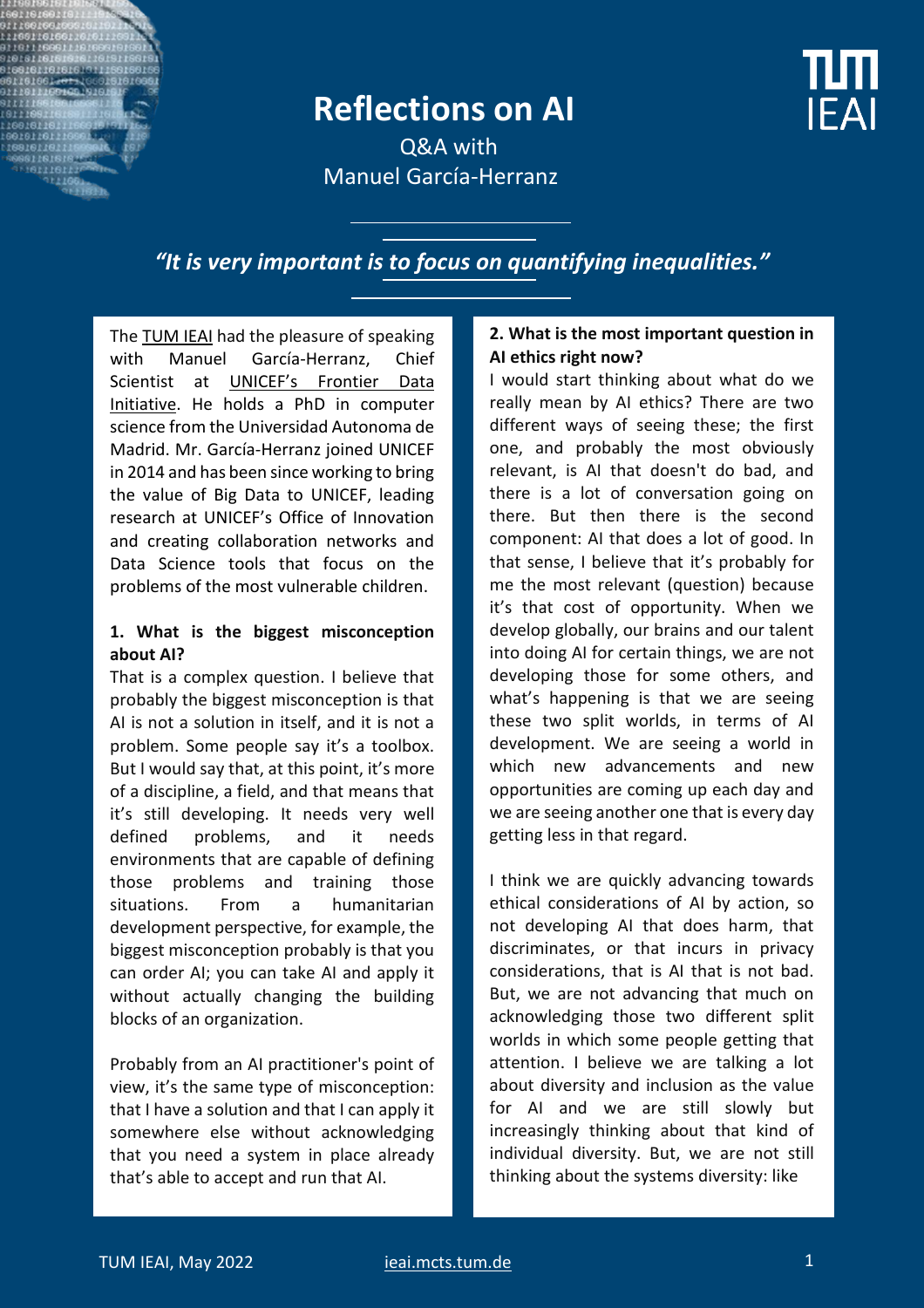

geographical diversity, like where, besides private sector, besides in certain countries, is AI being developed and that incurs in some of the issues by inaction, not developing AI for certain things, when we overdevelop AI for certain others.

#### **3. What are the major ethical concerns related to the use of AI for humanitarian work?**

It is a very sensitive context. One important thing is that, in my opinion, AI for social good is a field as new for the AI community as it is for the social good community and in humanitarian situations, this is especially visible. Humanitarian situations present one of the most challenging settings possible. I was talking before about issues by action and issues by inactions. In humanitarian settings, information is normally outdated, data is scarce, you need to act quickly. So not doing certain things can mean that you don't avoid harm, you don't save people's lives or you don't do things that are critically needed.

At the same time, vulnerabilities are exacerbated and vulnerable communities become even more vulnerable, and therefore information can be misused if they are wrongly placed in those systems, and a false sense of information might make the most vulnerable even more invisible. So, I believe that humanitarian situations are one of those environments in which we face that super critical challenge of action versus inaction and at the same time realize that the AI community is not used to working in humanitarian settings and organizations who are used to working in humanitarian settings are not familiar with AI. I believe the major ethical concerns are always putting people first, that's the first thing, but most of them comes from the lack knowledge of both communities.

#### **4. In working with UNICEF, what opportunities or challenges do you see in particular to AI interacting with younger populations?**

I believe that on the challenges, you can just take the challenges of an adult interacting with AI and multiplying it by 10, right? Because you have representativeness, and that means that adults are not in the data, well most children are underrepresented in the data even more. So if you were thinking of forecasting models for an epidemic that builds on top of data generated automatically by humans, then children are not going to be in there.

Children do not have a voice, they are not active members of AI building in general, so that is another extra challenge. Also children are learning about how the world is, what human beings, about society are in general. In an AI mediated society, AI has an impact on everybody's perception, but mostly on children, on education, on how creativity develops.

On the opportunity side, any one of these issues is also an opportunity. AI becomes an opportunity for empowering children's voices, so that you can enrich what children are saying with context and make it a global voice rather than an individual voice. You can increase data by generating artificial data that is more likely to resemble what young people do, so that algorithms and models incorporate more of what young people need and for creativity the same.

I believe that they are not that different from adults, it's just a matter of scale and a matter of voice. In that sense, it's a matter of paying much more attention to what young people need and what young people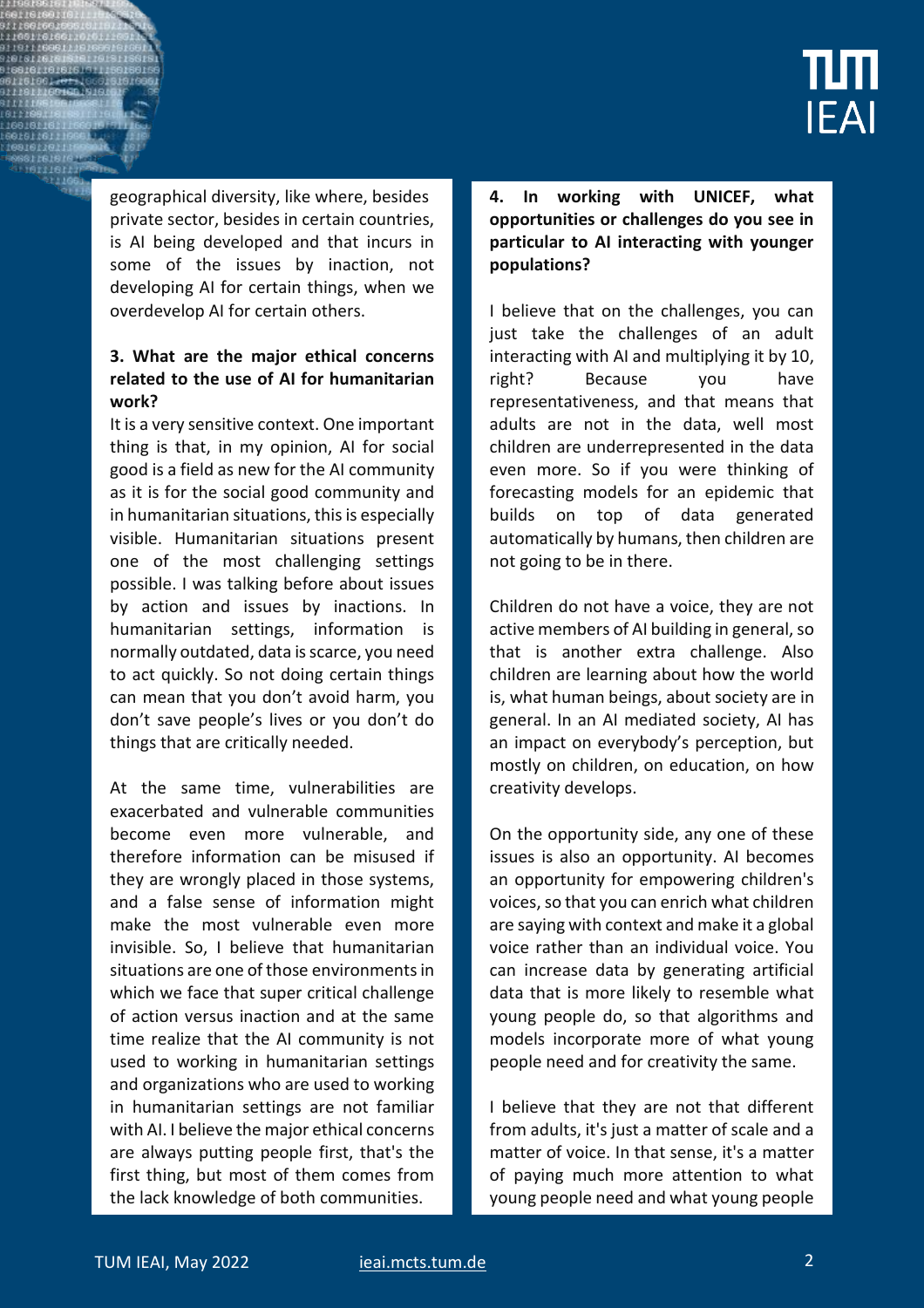

are. Precisely because they are not an active community in AI development.

#### **5. How might we begin to close the inequality gap when it comes to the north/south divide in deriving benefits from AI?**

The inequality gap, it goes back as I was saying to the capacity gap, to the fact that most AI talent is clustered in a bunch of countries and in a bunch of business models. That is what makes it so difficult to even understand why these technologies might not work in certain situations. So, the first thing I would say is some bridge in the capacity gap. We need to be able to build more AI teams in ministries of health, in development organizations, to empower start ups that are in developing countries and in low income economies. Because if we do not have that ground, it is almost impossible for any of the solutions first to take root on those systems, and second for those solutions to actually work on those systems. So collaboration and capacity building is one.

Secondly, it is very important to focus on quantifying inequalities. We are seeing that with a very high-income country lens: what do we mean by diversity, what do we mean by discrimination. But, it's the right avenue to develop more research into what are the inequalities and how do we quantify them. Just to give an example: reporting accuracy of an algorithm, they are hiding a lot of inequalities in there. Being able to understand the existing state of the algorithms, and how unequal accuracy results are, gives us at least one initial step into closing that gap.

So, I would say first quantify AI inequalities and develop more scientific work to understand where they are and how big

they are already, and second on bridging that capacity gap. Thinking less on problem owners, and solutions developers and begin thinking more on what joint ecosystems we can create within those problem owners so that they become a little bit more of the solution developers too.

#### **6. We often say that AI is changing or transforming the world. To what extent is AI changing us as humans?**

That is a difficult question, this is not just AI. AI is the last evolution of a data algorithmic driven society that we are have already for a while. Probably AI just makes that one aspect scale up, and second it makes it a little bit less transparent. The algorithmic mediated society in which we are interacting more with each other through platforms governed by algorithms is affecting in many ways how we understand truth, the way we develop our creativity and the way we value others opinions. We have seen polarization in general, that is one potential effect that we are seeing in this algorithmic mediated society. More and more what AI can bring will affect the way decisions are made, not just by an individual, but also by society in general. That means that people will go for contemplating and understanding what this social ecosystem looks like, where the balances lie and where we value our society. On the individual level, it is clearer already, in the sense of how we understand truth and how we develop our own creativity.